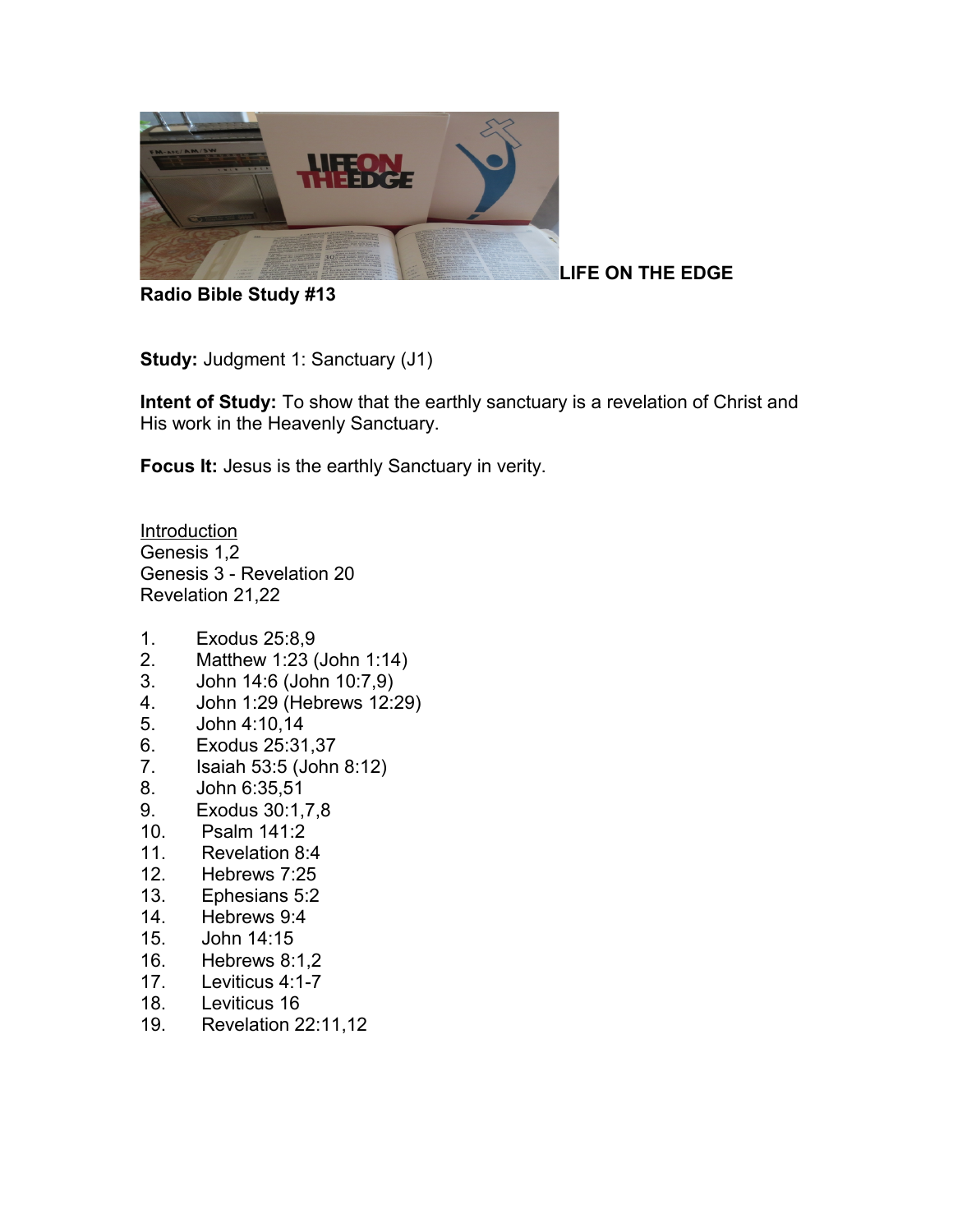## **Share It:**

#### **Introduction**:

Genesis 1,2 - We see a perfect God, in a perfect world in face-to-face communication with perfect people.

Genesis 3 - Revelation 20 - God trying to get back to face-to-face communication with His people.

Revelation 21,22 - We see a perfect God, in a perfect world in face-to-face communication with perfect people.

This is why we see God telling Moses to make a Sanctuary in Exodus 25.

- *1.* **Exodus 25:8,9** Why did God want a Sanctuary built? *So that He could dwell among them.* Where did God want to be? *Among His people*.
- **9** Pattern remember this for later in the study.

God shows Moses a pattern on how to built the Sanctuary. In order to show that Jesus is a fulfillment of that Sanctuary we will read our next verse.

*2.* **Matthew 1:23 (John 1:14)** - Jesus comes to earth and one of His names is Immanuel which means, "God with us." Where did God want to be? *Among His people*. Therefore Jesus is a fulfillment of this earthly Sanctuary.

John 1:14 - "dwelt" = tabernacle. Jesus was in verity (a true principle of belief, one of fundamental importance) the OT Sanctuary.

We will see Jesus in every aspect of this earthly Sanctuary. When someone came to the earthy Sanctuary they were coming to be with God. God's presence dwelt in the Most Holy Place.

## **Entrance**

*3.* **John 14:6 (John 10: 7,9)** - What's the only way that we can get to the Father? *Through Jesus*. How did people get to the Father in the Sanctuary? *By going through the entrance.*

Jesus is a reflection of whom? *His Father.* 

Altar of Burnt Offering - where the sacrificial animal was burned: fat, kidneys, caul - Leviticus 4:8,9

*4.* **John 1:29 (Hebrews 12:29)** - Everything burnt on the altar was a representation of sin. Christ is the sacrificial animal that was consumed on the altar of burnt offering.

Hebrews 12:29 - Jesus is the fire that consumed sin.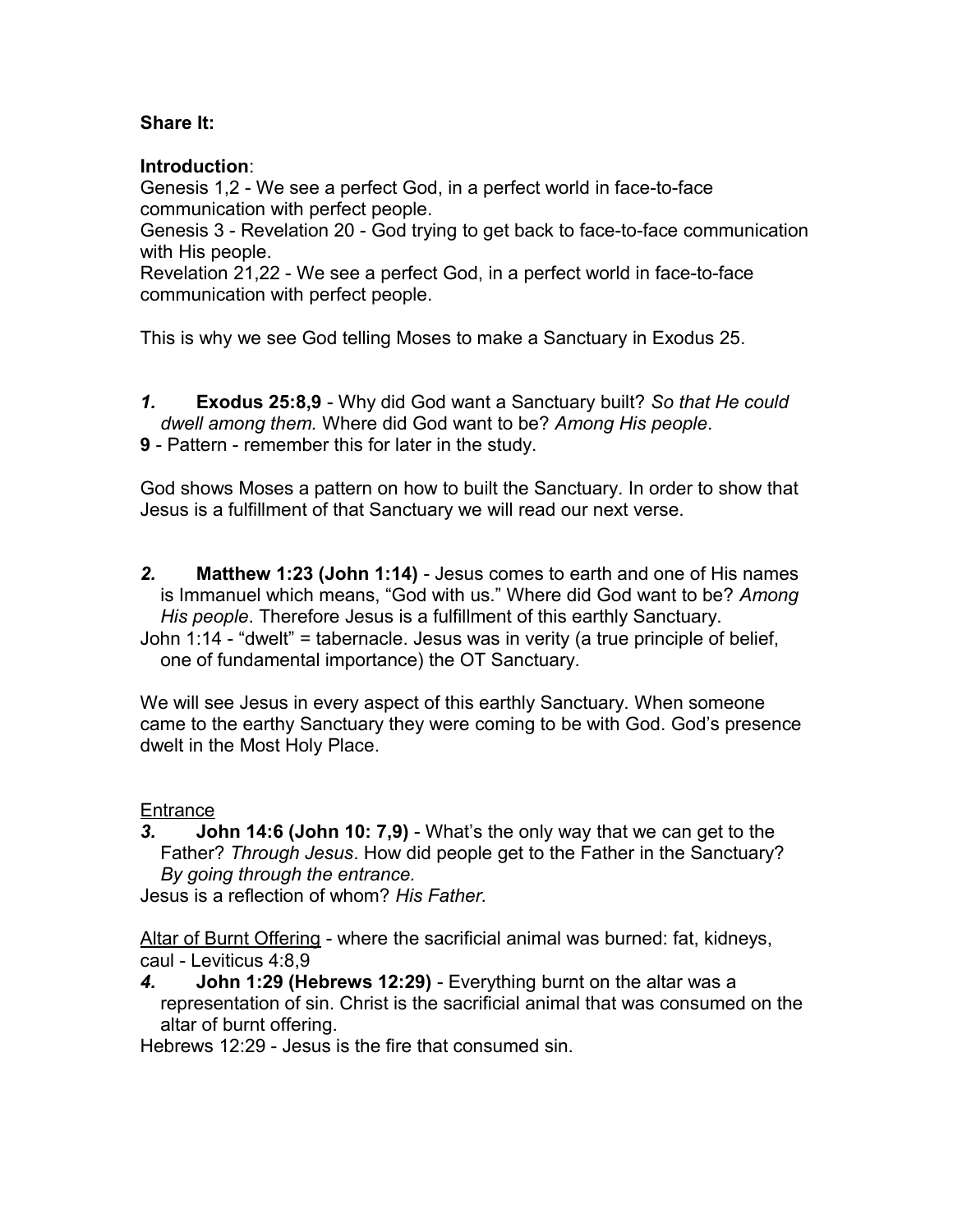We can let God consume sin in us now, or we can let God consume us at the end of the 1000 years.

Laver - Where the priest would be washed. *Symbolic* of washing away sin or filth. (Exodus 29:4--Moses was instructed to wash Aaron and Aaron's sons with water.

Exodus 30:18-21--Priest was to wash before going into the temple or he would die.)

*5.* **John 4:10,14** - Jesus must wash us as well before we can see God Face to face.

Now we're going to go into the Holy Place of the Sanctuary. Only the Priests could go into the Holy Place and only the High Priest could go into the most Holy Place. We're going to turn to the left.

# Golden Lamp Stand

- *6.* **Exodus 25:31,37** (31,36,37) Characteristics: pure gold, shaped by being hammered/beaten, give light.
- *7.* **Isaiah 53:5 (John 8:12)** Prophecy about Jesus being beaten for us. He was the pure lamp stand that was beaten to give light to the world.

John 8:12 - Jesus is the light that shines so that we are not in darkness and that we may have life.

Table of Showbread - two stacks of bread, each had six loaves. Every Sabbath the Priests would make 12 loaves of fresh bread and replace the old loaves. (Leviticus 24:5-8 Matthew 12:5) Bread of His presence.

*8.* **John 6:35,51** - Jesus is the bread of life, the bread of His presence in the earthly Sanctuary.

Jesus is the Word made flesh, He is the bread of life, His words are life.

## Altar of Incense

- *9.* **Exodus 30:1,7,8** to burn incense every morning and evening, supposed to smell good. A perpetual sweet smell before the Lord.
- *10.* **Psalm 141:2 -** Our prayers are like the incense that was offered before the veil in the Holy Place.
- *11.* **Revelation 8:4** The smoke of the incense, with the prayers of the saints ascended before God.

Who is it that ever lives to make intercession for us?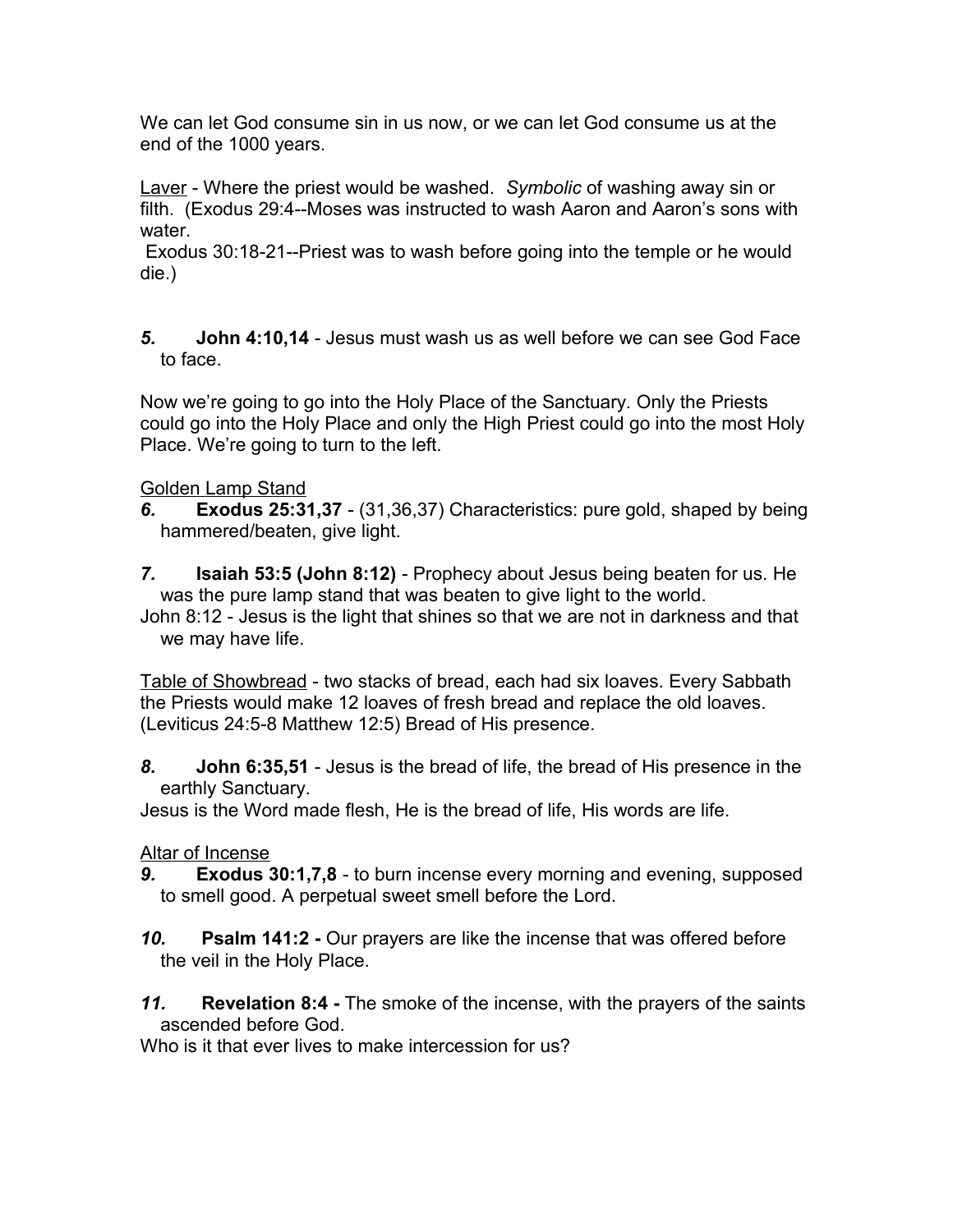- *12.* **Hebrews 7:25** Jesus is the One who presents our prayers before the Father. It is His sacrifice that makes our prayers sweet to the Father.
- *13.* **Ephesians 5:2** It is Christ's sacrifice that is a sweet smelling savor before God.
- *14.*

We will now enter the Most Holy Place of the Sanctuary. Only the High Priest was allowed to enter the Most Holy Place and only on one day of the year: Day of Atonement, Yom Kippur.

Ark of the Covenant

- *15.* **Hebrews 9:4** We see the tables of the covenant inside the ark of the covenant. This ark is inside the Most Holy Place! These tables of the covenant are the commandments of Jesus.
- *16.* **John 14:15** Jesus asks us to keep His commandments! They are His. He is represented inside the Most Holy Place by His Law.

*17.* **Hebrews 8:1,2** - Remember in Exodus 25:9 we talked about a pattern. Jesus is the High Priest in the Sanctuary that the Lord pitched, not the one that man set-up. When Moses is shown a pattern what is He shown a pattern of? *The Heavenly Sanctuary.* 

There is a Sanctuary in Heaven.

Where is Jesus is our High Priest? *In the Heavenly Sanctuary.* The Heavenly Sanctuary is the pattern that God showed Moses.

Jesus is a fulfillment of all the furniture in the OT earthly Sanctuary.

In the OT earthly Sanctuary there were two types of ministry: 1. Daily Ministration: People would confess their sins and their sins were transferred to the Sanctuary through the blood/flesh of the sacrificial animal. 2. Yearly Ministration: Yom Kippur (The Day of Atonement, Day of Judgement) the day that the Sanctuary was cleansed of sin.

*18.* **Leviticus 4:1-7** - the daily ministration of the earthly Sanctuary.

*19.* **Leviticus 16** - the yearly ministration of the earthly Sanctuary: Yom Kippur (The Day of Atonement).

Jesus fulfills the daily and the yearly ministration all before He comes back.

*20.* **Revelation 22:11,12** - Jesus makes the determination of who is unjust and filthy, who is righteous and holy.

**12** - Has Jesus come yet? *No.* 

Prior to Jesus' second coming the judgement/atonement is complete.